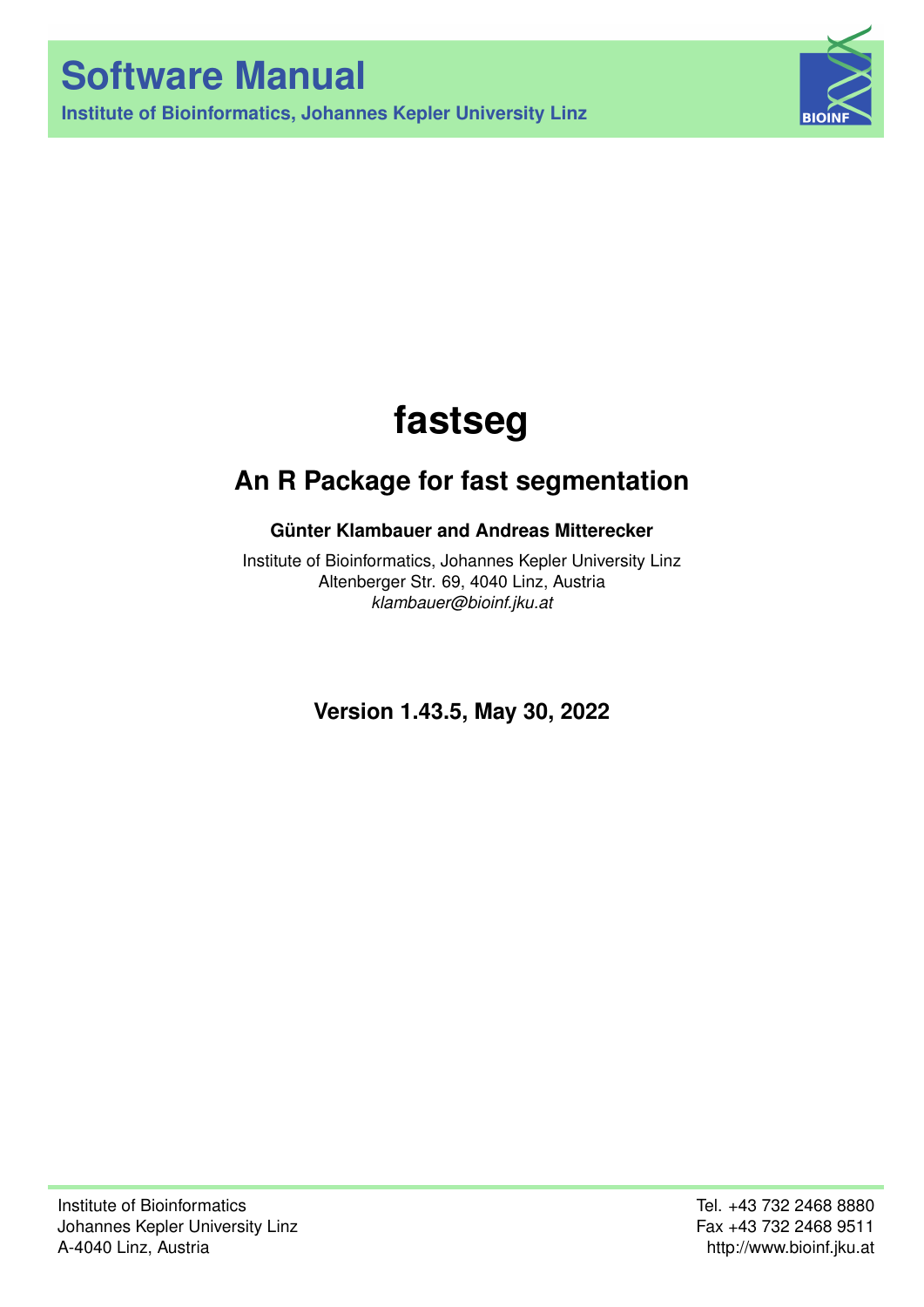## Scope and Purpose of this Document

This document is a user manual for the R package fastseg. It is only meant as a gentle introduction into how to use the basic functions implemented in this package. Not all features of the R package are described in full detail. Such details can be obtained from the documentation enclosed in the R package. Further note the following: (1) this is neither an introduction to segmentation algorithms; (2) this is not an introduction to R. If you lack the background for understanding this manual, you first have to read introductory literature on these subjects.

## **Contents**

| $\mathbf{1}$ |     | <b>Introduction</b>      | 3              |
|--------------|-----|--------------------------|----------------|
| $\mathbf{2}$ |     | <b>Getting started</b>   | 3              |
|              | 2.1 |                          | 3              |
|              | 2.2 |                          | $\overline{4}$ |
|              |     | 2.2.1                    | $\overline{4}$ |
|              |     | 2.2.2                    | $\mathfrak{S}$ |
|              |     | 2.2.3                    | 5              |
|              |     | 2.2.4                    | 6              |
|              |     | 2.2.5                    | $\overline{7}$ |
|              |     | 2.2.6                    | 8              |
|              | 2.3 |                          | 8              |
|              | 2.4 |                          | 10             |
| 3            |     | <b>Future Extensions</b> | 12             |
| 4            |     | How to cite this package | 12             |
|              |     |                          |                |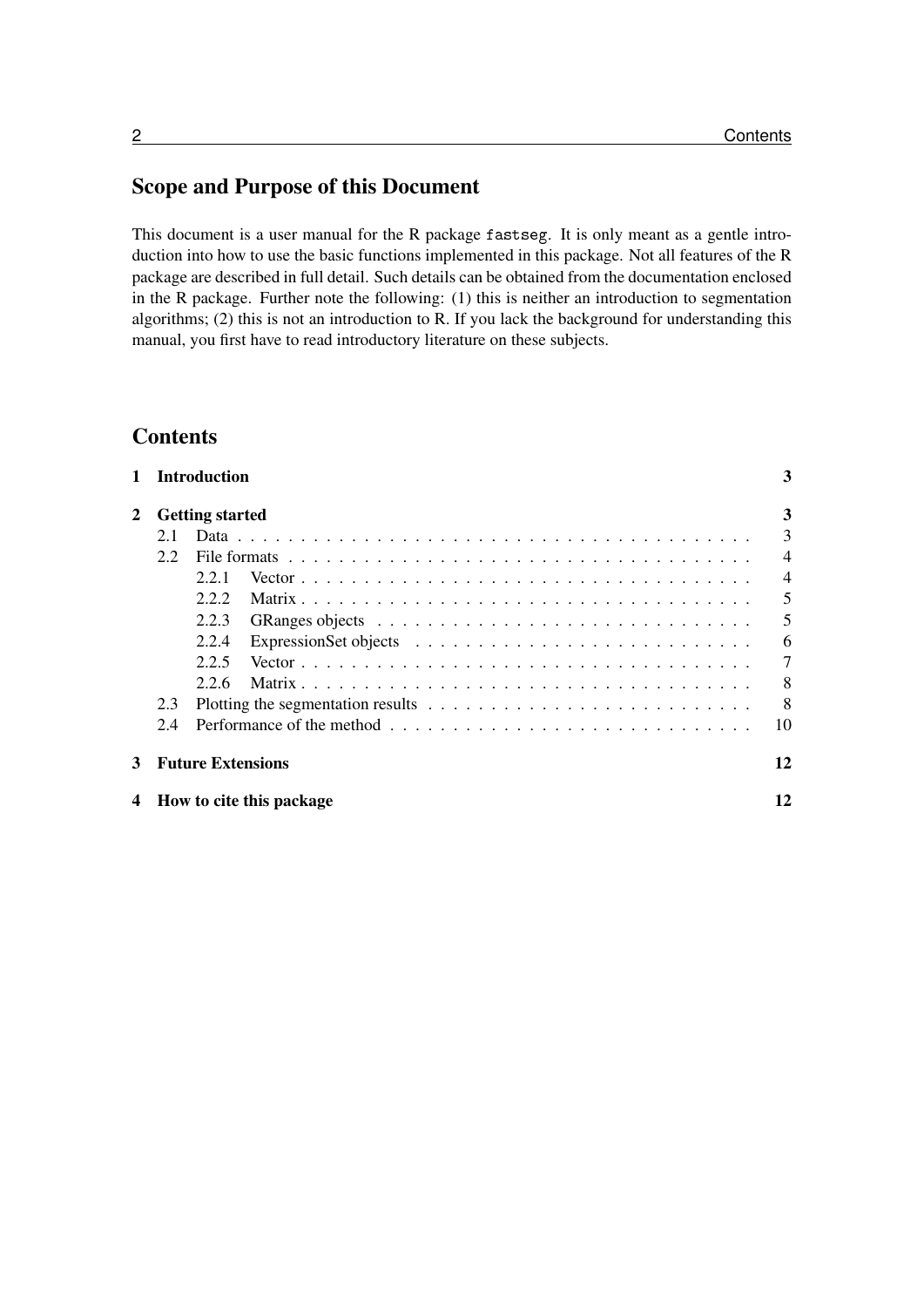#### <span id="page-2-0"></span>1 Introduction

fastseg implements a very fast and efficient segmentation algorithm. It has similar functionality as DNACopy [\(Olshen et al., 2004\)](#page-11-2) but is considerably faster and more flexible. fastseg can segment data stemming from DNA microarrays and data stemming from next generation sequencing for example to detect copy number segments. Further it can segment data stemming from RNA microarrays like tiling arrays to identify transcripts. Most generally, it can segment data given as a matrix or as a vector. Various data formats can be used as input to fastseg like expression set objects for microarrays or GRanges for sequencing data.

The segmentation criterion of fastseg is based on a statistical test in a Bayesian framework, namely the cyber t-test [\(Baldi and Long, 2001\)](#page-11-3). The speed-up stems from the facts, that sampling is not necessary in for fastseg and that a dynamic programming approach is used for calculation of the segments' first and higher order moments.

For further information regarding the algorithm and its assessment see the fastseg homepage at <http://www.bioinf.jku.at/software/fastseg/fastseg.html>

## <span id="page-2-1"></span>2 Getting started

To load the package, enter the following in your R session:

```
> library(fastseg)
```
#### <span id="page-2-2"></span>2.1 Data

According to the DNAcopy package from bioconductor we selected a subset of the data set presented in [\(Snijders et al., 2001\)](#page-11-4). This data set will be called coriell. The data correspond to two array CGH studies of fibroblast cell strains.  $^1$  $^1$  In particular, the studies GM05296 and GM13330 were chosen. After selecting only the mapped data from chromosomes 1-22 and X, there are 2271 data points.

To prepare the data for our examples we execute the following code:

```
> data(coriell)
> head(coriell)
     Clone Chromosome Position Coriell.05296 Coriell.13330
1 GS1-232B23 1 1 0.000359 0.207470
2 RP11-82d16 1 469 0.008824 0.063076
3 RP11-62m23 1 2242 -0.000890 0.123881
4 RP11-60j11 1 4505 0.075875 0.154343
5 RP11-111O05 1 5441 0.017303 -0.043890
6 RP11-51b04 1 7001 -0.006770 0.094144
```
<span id="page-2-3"></span> $1$ [http://www.nature.com/ng/journal/v29/n3/suppinfo/ng754\\_S1.html](http://www.nature.com/ng/journal/v29/n3/suppinfo/ng754_S1.html)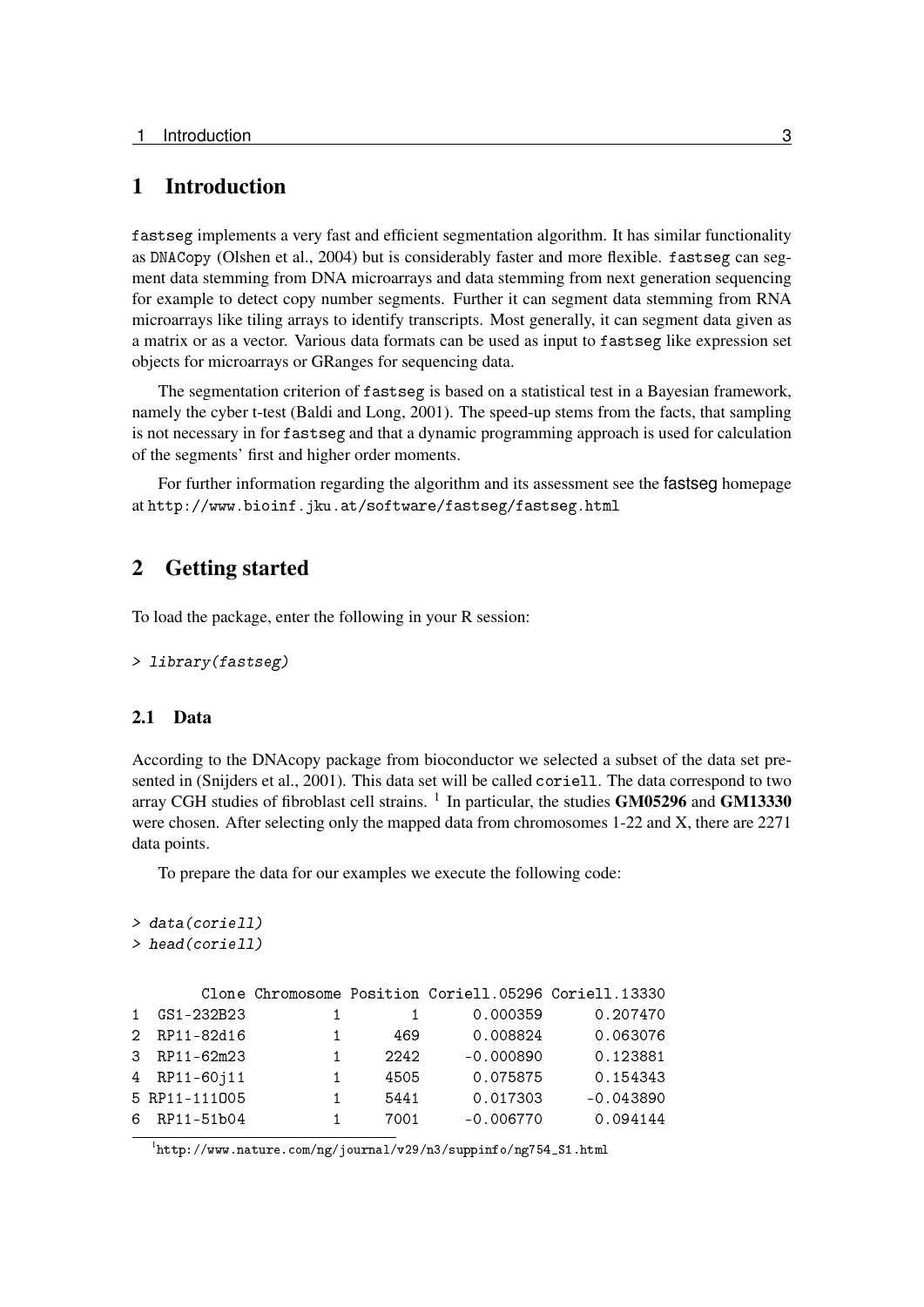```
> samplenames <- colnames(coriell)[4:5]
> data <- as.matrix(coriell[4:5])
> #data[is.na(data)] <- median(data, na.rm=TRUE)
> chrom <- coriell$Chromosome
> maploc <- coriell$Position
```
The main functions of the package are fastseg and toDNAcopyObj. The first on runs the segmentation algorithm and the latter converts the segmentation results the a DNAcopy object which will be quite helpful for plot functions.

#### <span id="page-3-0"></span>2.2 File formats

The package can handle different file formats: GRanges, ExpressionSet objects, matrix or a vector.

#### <span id="page-3-1"></span>2.2.1 Vector

```
> data2 <- data[, 1]
> res <- fastseg(data2)
> head(res)
GRanges object with 6 ranges and 5 metadata columns:
    seqnames ranges strand | ID num.mark seg.mean startRow
      <Rle> <IRanges> <Rle> | <character> <numeric> <numeric> <integer>
 [1] 1 1-1227 * | sample1 1227 -0.00360432 1
 [2] 1 1228-1270 * | sample1 43 0.46162281 1228
 [3] 1 1271-1357 * | sample1 87 0.00431766 1271
 [4] 1 1358-1372 * | sample1 15 -0.65108133 1358
 [5] 1 1373-2214 * | sample1 842 0.01498080 1373
 [6] 1 2215-2271 * | sample1 57 0.61411642 2215
      endRow
    <integer>
 [1] 1227
 [2] 1270
 [3] 1357
 [4] 1372
 [5] 2214
 [6] 2271
 -------
 seqinfo: 1 sequence from an unspecified genome; no seqlengths
>
```
 $\rightarrow$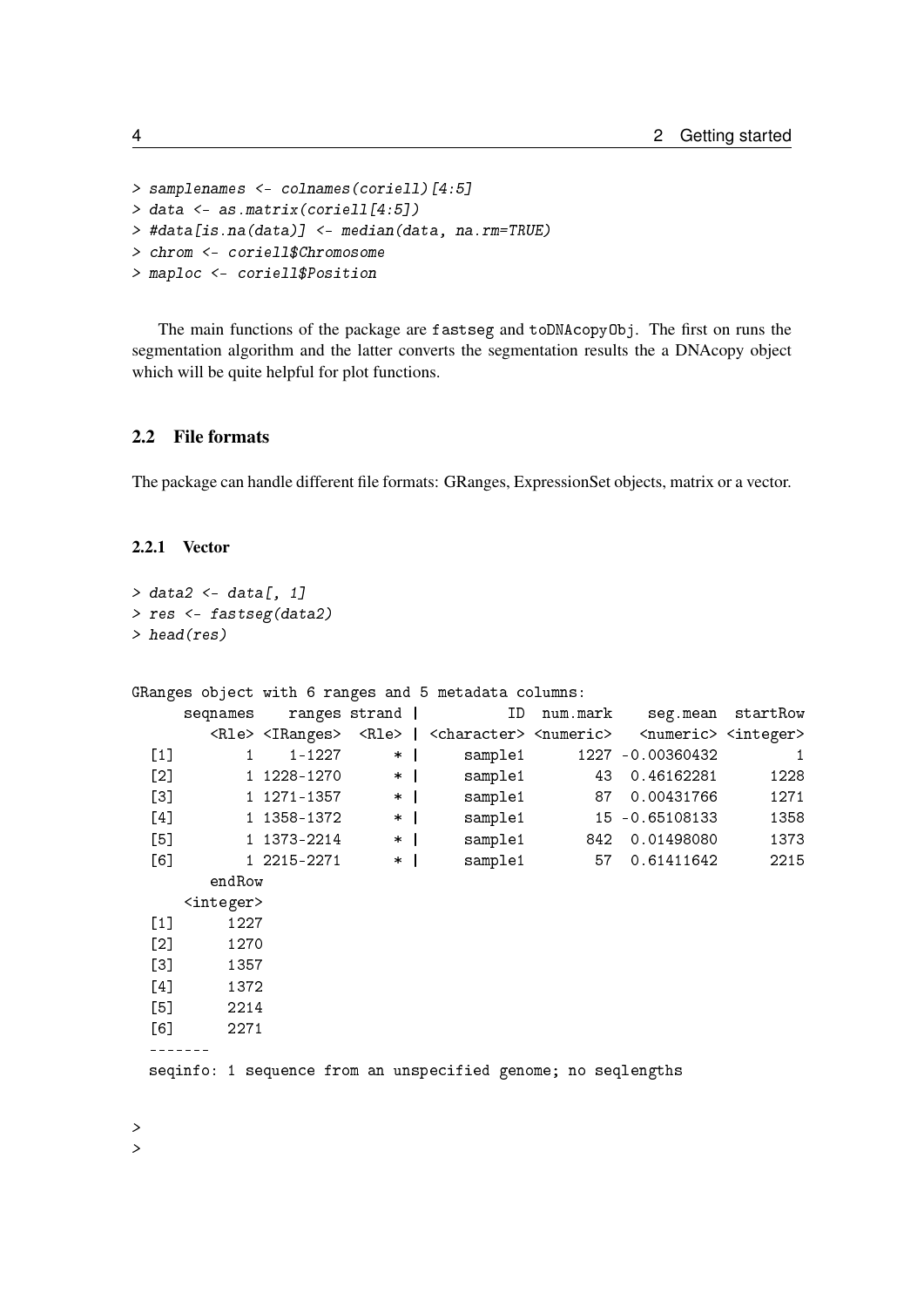#### <span id="page-4-0"></span>2.2.2 Matrix

```
> data2 <- data[1:400, ]
> res <- fastseg(data2)
> head(res)
```

```
GRanges object with 6 ranges and 5 metadata columns:
```

|                  | seqnames            |          | ranges strand | ID                                                                                        | num.mark |                                         | seg.mean startRow |
|------------------|---------------------|----------|---------------|-------------------------------------------------------------------------------------------|----------|-----------------------------------------|-------------------|
|                  |                     |          |               | <rle> <iranges> <rle>   <character> <numeric></numeric></character></rle></iranges></rle> |          | <numeric> <integer></integer></numeric> |                   |
| $[1]$            |                     | 1-80     |               | *   Coriell.05296                                                                         | 80 -     | 0.01681567                              | 1                 |
| [2]              | 1                   | 81-84    |               | *   Coriell.05296                                                                         | 4        | 0.13437475                              | 81                |
| $[3]$            | $\mathbf{1}$        | 85-400   | $*$           | Coriell.05296                                                                             | 316      | 0.00326755                              | 85                |
| [4]              | $\mathbf{1}$        | $1 - 91$ |               | *   Coriell.13330                                                                         | 91       | 0.01615064                              | $\mathbf{1}$      |
| $[5]$            | $\mathbf{1}$        | 92-140   |               | *   Coriell.13330                                                                         | 49       | 0.48524367                              | 92                |
| [6]              | $\mathbf{1}$        | 141–400  |               |                                                                                           |          |                                         | 141               |
|                  | endRow              |          |               |                                                                                           |          |                                         |                   |
|                  | <integer></integer> |          |               |                                                                                           |          |                                         |                   |
| $[1]$            | 80                  |          |               |                                                                                           |          |                                         |                   |
| $[2]$            | 84                  |          |               |                                                                                           |          |                                         |                   |
| $\left[3\right]$ | 400                 |          |               |                                                                                           |          |                                         |                   |
| [4]              | 91                  |          |               |                                                                                           |          |                                         |                   |
| [5]              | 140                 |          |               |                                                                                           |          |                                         |                   |
| [6]              | 400                 |          |               |                                                                                           |          |                                         |                   |
|                  |                     |          |               |                                                                                           |          |                                         |                   |
|                  |                     |          |               | seqinfo: 1 sequence from an unspecified genome; no seqlengths                             |          |                                         |                   |

#### <span id="page-4-1"></span>2.2.3 GRanges objects

```
> library("GenomicRanges")
> ## with both individuals
> gr <- GRanges(seqnames=chrom,
+ ranges=IRanges(maploc, end=maploc))
> mcols(gr) <- data
> colnames(mcols(gr)) <- samplenames
> res <- fastseg(gr)
> head(res)
```
GRanges object with 6 ranges and 5 metadata columns:

|                   | seqnames    |                     | ranges strand | in the state of the state of the state of the state of the state of the state of the state of the state of the | num.mark | seg.mean                    |
|-------------------|-------------|---------------------|---------------|----------------------------------------------------------------------------------------------------------------|----------|-----------------------------|
|                   | $<$ Rle $>$ | $<$ I $R$ anges $>$ |               | <rle>   <character> <integer></integer></character></rle>                                                      |          | $\langle$ numeric $\rangle$ |
| $\lceil 1 \rceil$ | -1          | 1-240001            |               | *   Coriell.05296                                                                                              | 141      | 0.0197312                   |
| $\lceil 2 \rceil$ | 10          | 1-65001             |               | *   Coriell.05296                                                                                              |          | 57 -0.0106129               |
| $\lceil 3 \rceil$ | 10.         | 66906-108904        |               | *   Coriell.05296                                                                                              |          | 43 0.4516093                |
| $\lceil 4 \rceil$ |             | 10 110001-142001    |               | *   Coriell.05296                                                                                              |          | 34 0.0040314                |
| $[5]$             | 11          | 1-34421             |               | *   Coriell.05296                                                                                              |          | 52 0.0116384                |
| $\lceil 6 \rceil$ | 11          | 35417-39624         |               | *   Coriell.05296                                                                                              |          | 14 -0.6510813               |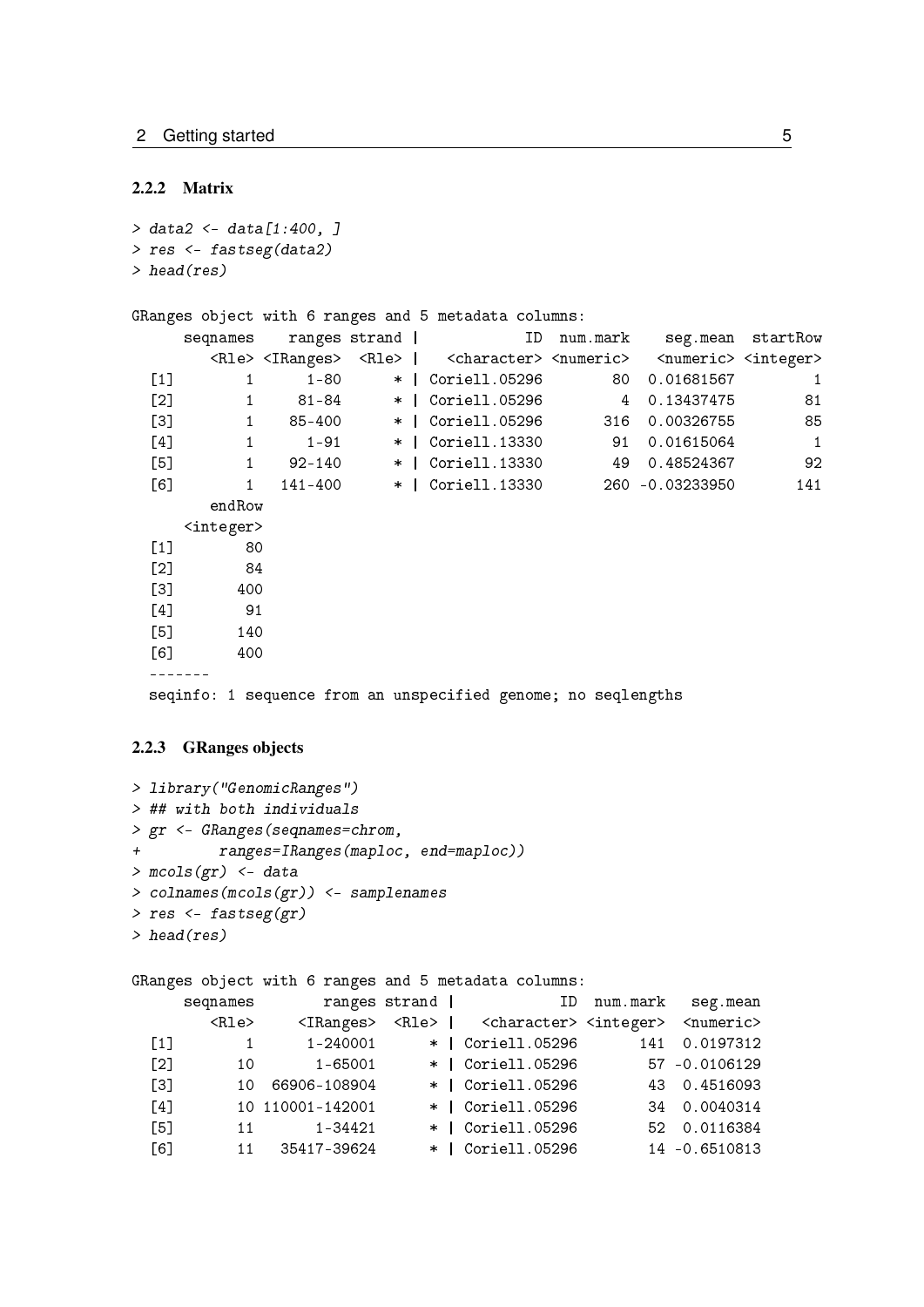```
startRow endRow
     <integer> <integer>
 \begin{bmatrix} 1 \end{bmatrix} 1 142
 [2] 1 58
 [3] 59 102
 [4] 103 137
 [5] 1 53
  [6] 54 68
 -------
 seqinfo: 23 sequences from an unspecified genome; no seqlengths
> ## with one individual
> gr2 <- gr
> data2 <- as.matrix(data[, 1])
> colnames(data2) <- "sample1"
> mcols(gr2) <- data2
> res <- fastseg(gr2)
> head(res)
GRanges object with 6 ranges and 5 metadata columns:
     seqnames ranges strand | ID num.mark seg.mean
       <Rle> <IRanges> <Rle> | <character> <integer> <numeric>
 [1] 1 1-240001 * | sample1 141 0.0197312
 [2] 10 1-65001 * | sample1 57 -0.0106129
 [3] 10 66906-108904 * | sample1 43 0.4516093
 10 110001-142001 * | sample1 34 0.0040314<br>
[5] 11 1-34421 * | sample1 52 0.0116384<br>
[6] 11 35417-39624 * | sample1 14 -0.6510813
 [5] 11 1-34421 * | sample1 52 0.0116384
 [6] 11 35417-39624 * | sample1 14 -0.6510813
     startRow endRow
     <integer> <integer>
 [1] 1 142
 [2] 1 58
 [3] 59 102
 [4] 103 137
 [5] 1 53
 [6] 54 68
 -------
 seqinfo: 23 sequences from an unspecified genome; no seqlengths
```
>

#### <span id="page-5-0"></span>2.2.4 ExpressionSet objects

```
> library(oligo)
> eSet <- new("ExpressionSet")
```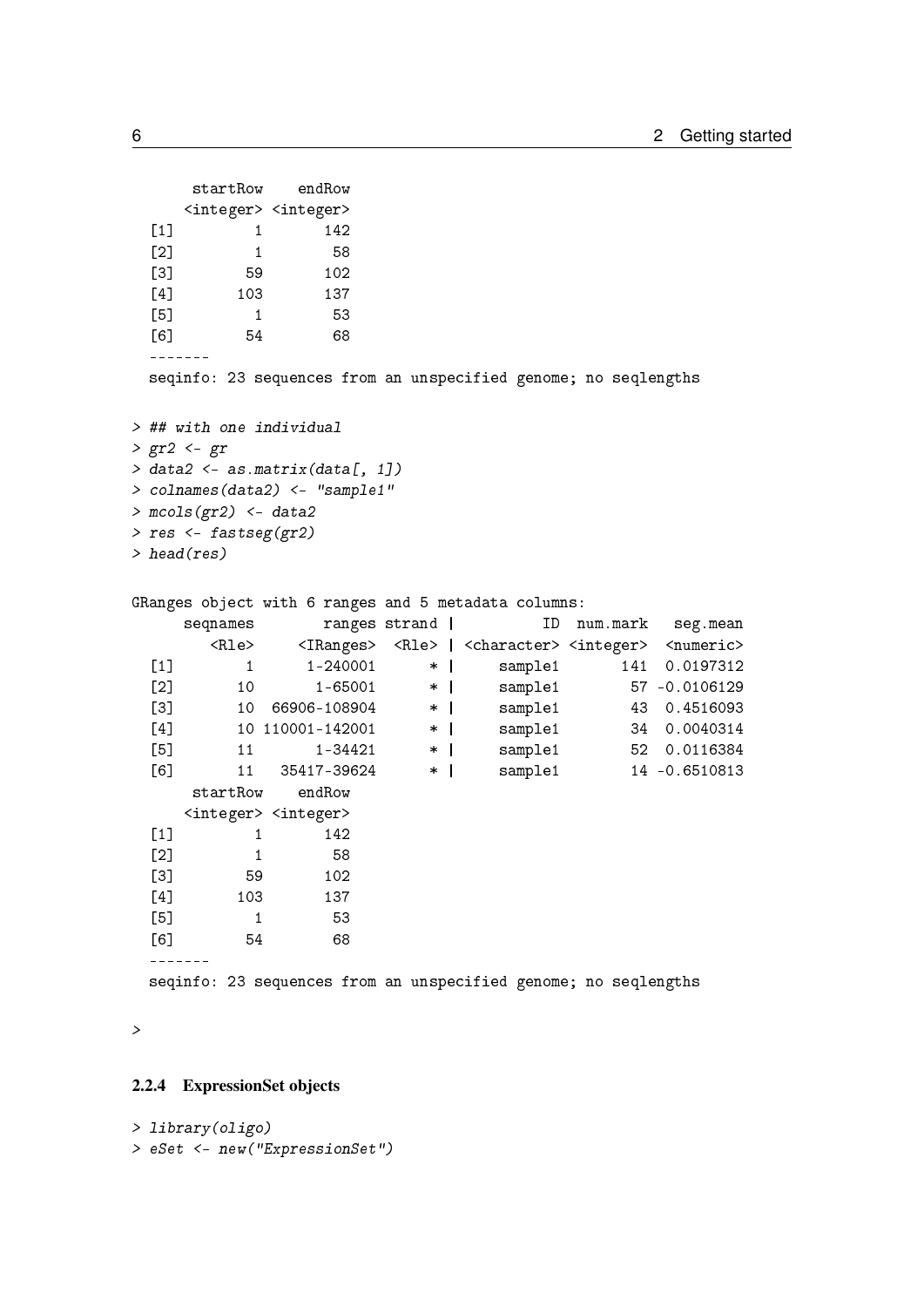```
> assayData(eSet) <- list(intensity=data)
> featureData(eSet) <- new("AnnotatedDataFrame",
+ data=data.frame(
+ chrom = paste("chr",chrom,sep=""),
+ start = maploc,
+ end = maploc,stringsAsFactors=FALSE))
> phenoData(eSet) <- new("AnnotatedDataFrame",
+ data=data.frame(samples=samplenames))
> sampleNames(eSet) <- samplenames
> res <- fastseg(eSet)
> head(res)
GRanges object with 6 ranges and 5 metadata columns:
    seqnames ranges strand | ID num.mark seg.mean
       <Rle> <IRanges> <Rle> | <character> <integer> <numeric>
 [1] chr1 1-240001 * | Coriell.05296 141 0.0197312
 [2] chr10 1-65001 * | Coriell.05296 57 -0.0106129
 [3] chr10 66906-108904 * | Coriell.05296 43 0.4516093
 [4] chr10 110001-142001 * | Coriell.05296 34 0.0040314
 [5] chr11 1-34421 * | Coriell.05296 52 0.0116384
 [6] chr11 35417-39624 * | Coriell.05296 14 -0.6510813
     startRow endRow
    <integer> <integer>
 [1] 1 142
 [2] 1 58
 [3] 59 102
 [4] 103 137
 [5] 1 53
 [6] 54 68
 -------
 seqinfo: 23 sequences from an unspecified genome; no seqlengths
```
#### <span id="page-6-0"></span>2.2.5 Vector

```
> data2 <- data[, 1]
> res <- fastseg(data2)
> head(res)
```
GRanges object with 6 ranges and 5 metadata columns:

|       | segnames |                                 | ranges strand |              |                                                           | ID num.mark |                                         | seg.mean startRow |
|-------|----------|---------------------------------|---------------|--------------|-----------------------------------------------------------|-------------|-----------------------------------------|-------------------|
|       |          | <rle> <iranges></iranges></rle> |               |              | <rle>   <character> <numeric></numeric></character></rle> |             | <numeric> <integer></integer></numeric> |                   |
| $[1]$ |          | 1-1227                          | $\ast$        |              | sample1                                                   |             | 1227 -0.00360432                        | -1                |
| [2]   |          | 1 1228-1270                     | $\star$       |              | sample1                                                   |             | 43 0.46162281                           | 1228              |
| $[3]$ |          | 1 1271-1357                     | $\ast$        |              | sample1                                                   |             | 87 0.00431766                           | 1271              |
| [4]   |          | 1 1358-1372                     | $\ast$        |              | sample1                                                   |             | 15 -0.65108133                          | 1358              |
| [5]   |          | 1 1373-2214                     | $\ast$        | $\mathbf{I}$ | sample1                                                   |             | 842 0.01498080                          | 1373              |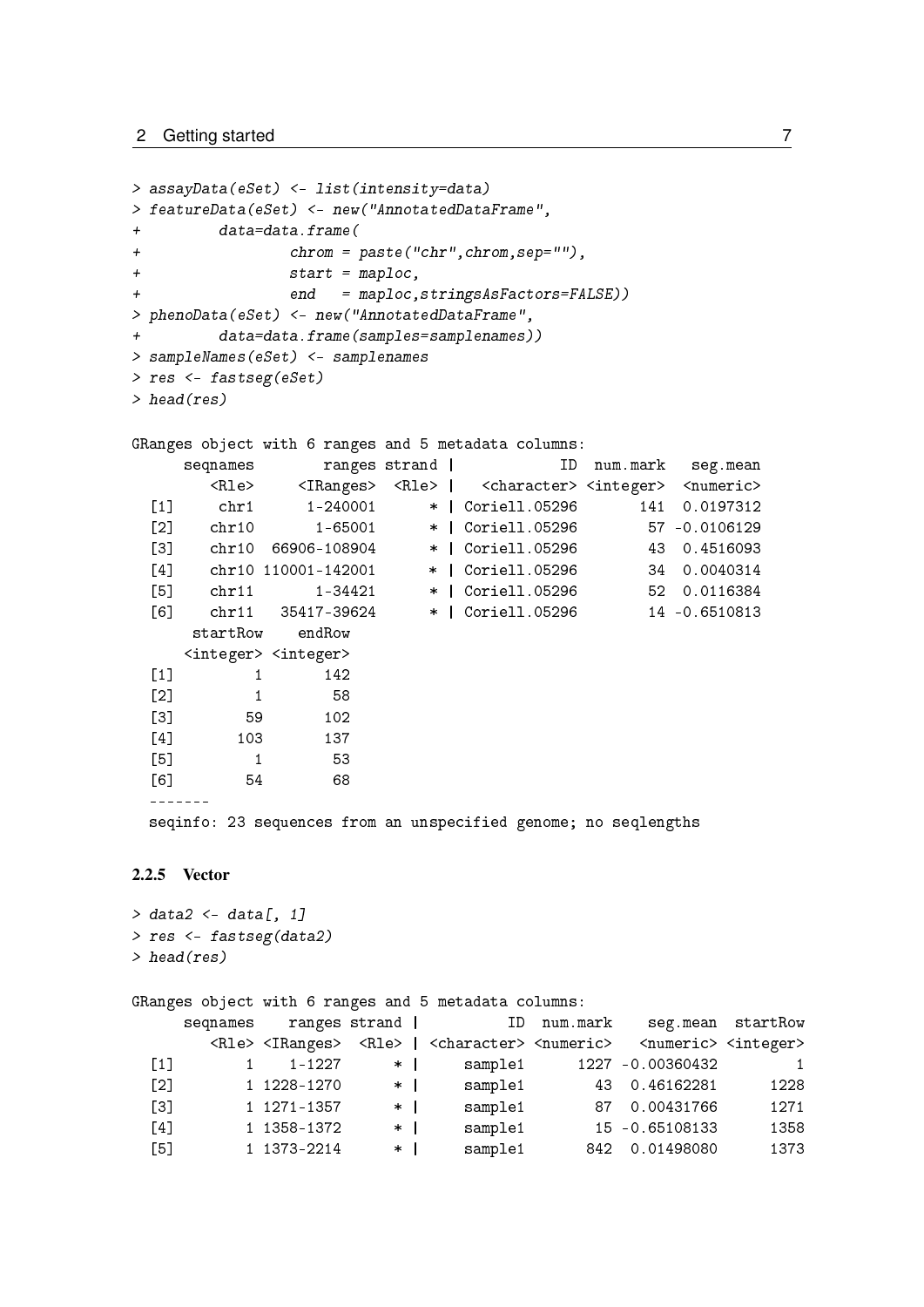| [6]   | 1 2215-2271                                                   | $*-1$ | sample1 | 57 | 0.61411642 | 2215 |
|-------|---------------------------------------------------------------|-------|---------|----|------------|------|
|       | endRow                                                        |       |         |    |            |      |
|       | <integer></integer>                                           |       |         |    |            |      |
| $[1]$ | 1227                                                          |       |         |    |            |      |
| $[2]$ | 1270                                                          |       |         |    |            |      |
| $[3]$ | 1357                                                          |       |         |    |            |      |
| [4]   | 1372                                                          |       |         |    |            |      |
| $[5]$ | 2214                                                          |       |         |    |            |      |
| [6]   | 2271                                                          |       |         |    |            |      |
|       |                                                               |       |         |    |            |      |
|       | seqinfo: 1 sequence from an unspecified genome; no seqlengths |       |         |    |            |      |

>

 $\rightarrow$ 

#### <span id="page-7-0"></span>2.2.6 Matrix

```
> data2 <- data[1:400, ]
> res <- fastseg(data2)
> head(res)
```
GRanges object with 6 ranges and 5 metadata columns:

|       | seqnames            |          | ranges strand | ID                                                                                        | num.mark |     |                                         | seg.mean startRow |
|-------|---------------------|----------|---------------|-------------------------------------------------------------------------------------------|----------|-----|-----------------------------------------|-------------------|
|       |                     |          |               | <rle> <iranges> <rle>   <character> <numeric></numeric></character></rle></iranges></rle> |          |     | <numeric> <integer></integer></numeric> |                   |
| $[1]$ | 1                   | $1 - 80$ |               | *   Coriell.05296                                                                         |          | 80  | 0.01681567                              | 1                 |
| [2]   | 1                   | 81-84    | $*$           | Coriell.05296                                                                             |          | 4   | 0.13437475                              | 81                |
| [3]   | $\mathbf{1}$        | 85-400   | $\ast$        | Coriell.05296                                                                             |          | 316 | 0.00326755                              | 85                |
| [4]   | 1                   | $1 - 91$ | $\ast$        | Coriell.13330                                                                             |          | 91  | 0.01615064                              | $\mathbf 1$       |
| [5]   | $\mathbf{1}$        | 92-140   | $\ast$        | Coriell.13330                                                                             |          | 49  | 0.48524367                              | 92                |
| [6]   | $\mathbf{1}$        | 141–400  |               | *   Coriell.13330                                                                         |          |     | 260 -0.03233950                         | 141               |
|       | endRow              |          |               |                                                                                           |          |     |                                         |                   |
|       | <integer></integer> |          |               |                                                                                           |          |     |                                         |                   |
| $[1]$ | 80                  |          |               |                                                                                           |          |     |                                         |                   |
| $[2]$ | 84                  |          |               |                                                                                           |          |     |                                         |                   |
| [3]   | 400                 |          |               |                                                                                           |          |     |                                         |                   |
| [4]   | 91                  |          |               |                                                                                           |          |     |                                         |                   |
| [5]   | 140                 |          |               |                                                                                           |          |     |                                         |                   |
| [6]   | 400                 |          |               |                                                                                           |          |     |                                         |                   |
|       |                     |          |               |                                                                                           |          |     |                                         |                   |
|       |                     |          |               | seqinfo: 1 sequence from an unspecified genome; no seqlengths                             |          |     |                                         |                   |

## <span id="page-7-1"></span>2.3 Plotting the segmentation results

For plotting the data we have to generate an DNAcopy object out of the segmentation results: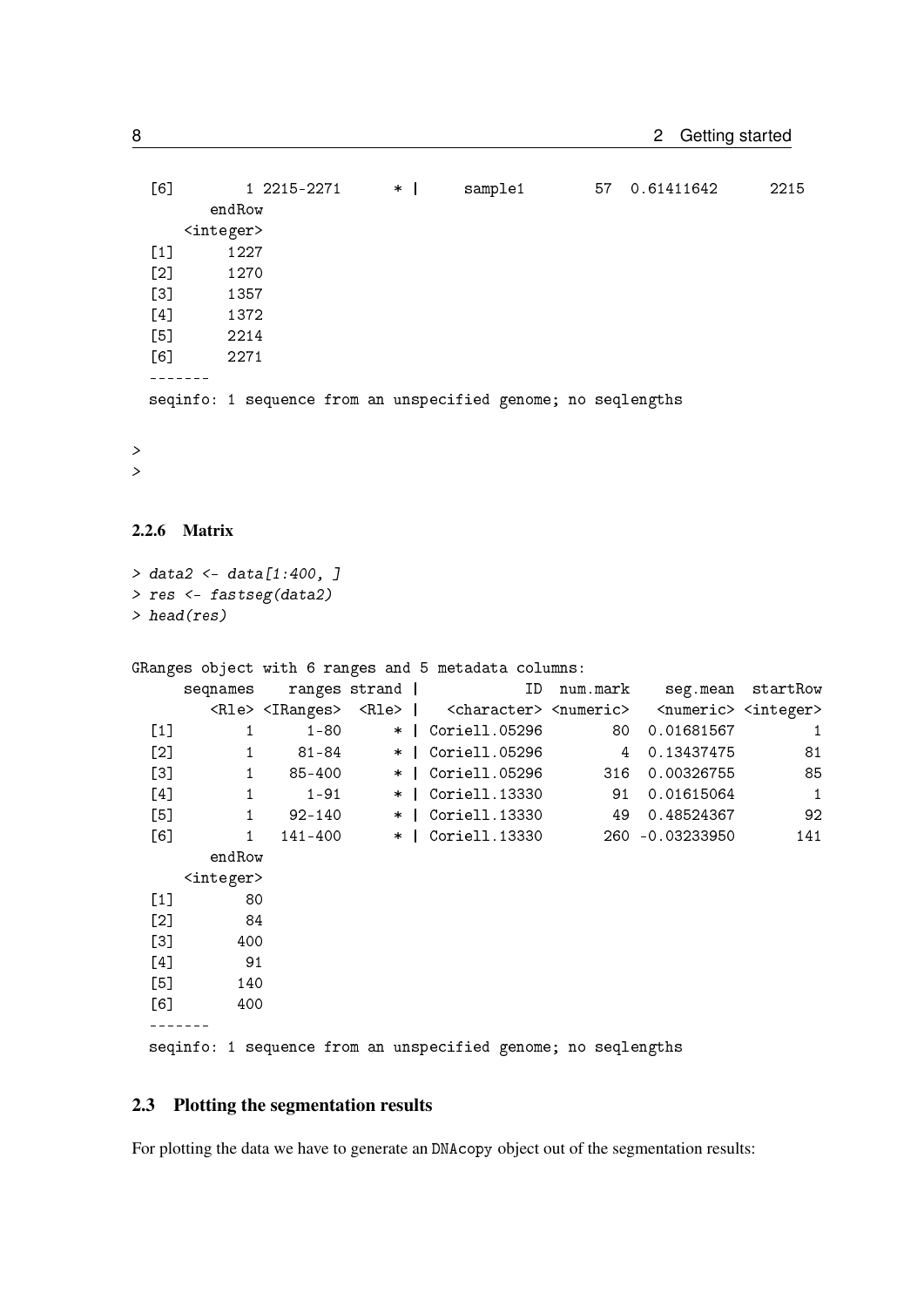```
> ## with both individuals
> gr <- GRanges(seqnames=chrom,
+ ranges=IRanges(maploc, end=maploc))
> mcols(gr) <- data
> colnames(mcols(gr)) <- samplenames
> res <- fastseg(gr,segMedianT=0.2)
```
The plotting is done via the plot function of DNAcopy:

> segPlot(gr,res, plot.type="w")



Or alternatively:

```
> segPlot(gr,res, plot.type="s")
```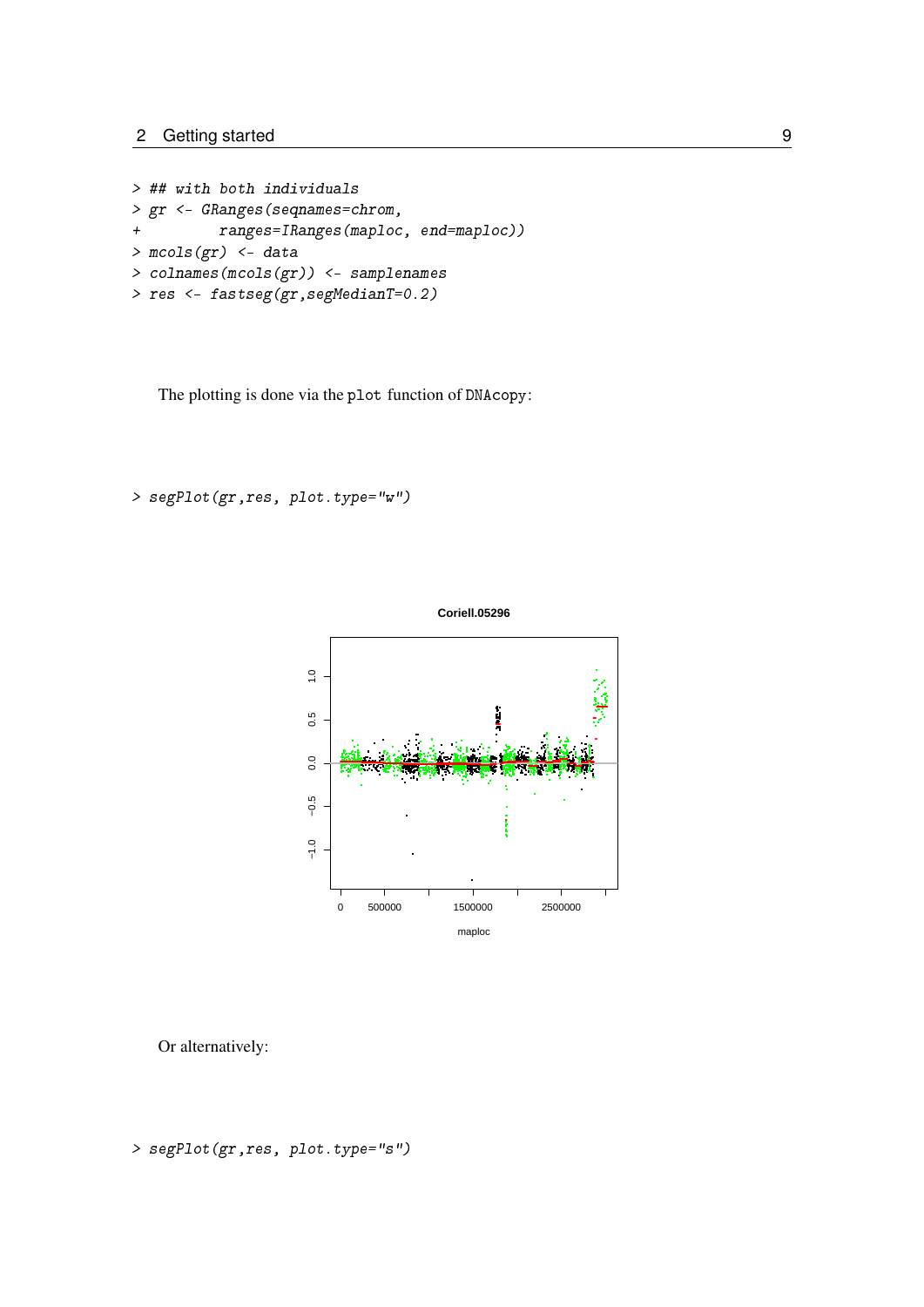

#### <span id="page-9-0"></span>2.4 Performance of the method

Here we show that fastseg outperforms DNAcopy with respect to computational time on summarized microarray data. The quality of the segmentation result of both fastseg and DNAcopy depends strongly on the methods' parameters.

The data is a small subset of copy number calls which were produced by the cn.farms algorithm [Clevert et al.](#page-11-5) [\(2011\)](#page-11-5) from an Affymetrix SNP microarray experiment of a HapMap sample.

```
> data(fastsegData)
> system.time(res <- fastseg(fastsegData))
```
user system elapsed 0.226 0.000 0.232

> segPlot(fastsegData,res, plot.type="w")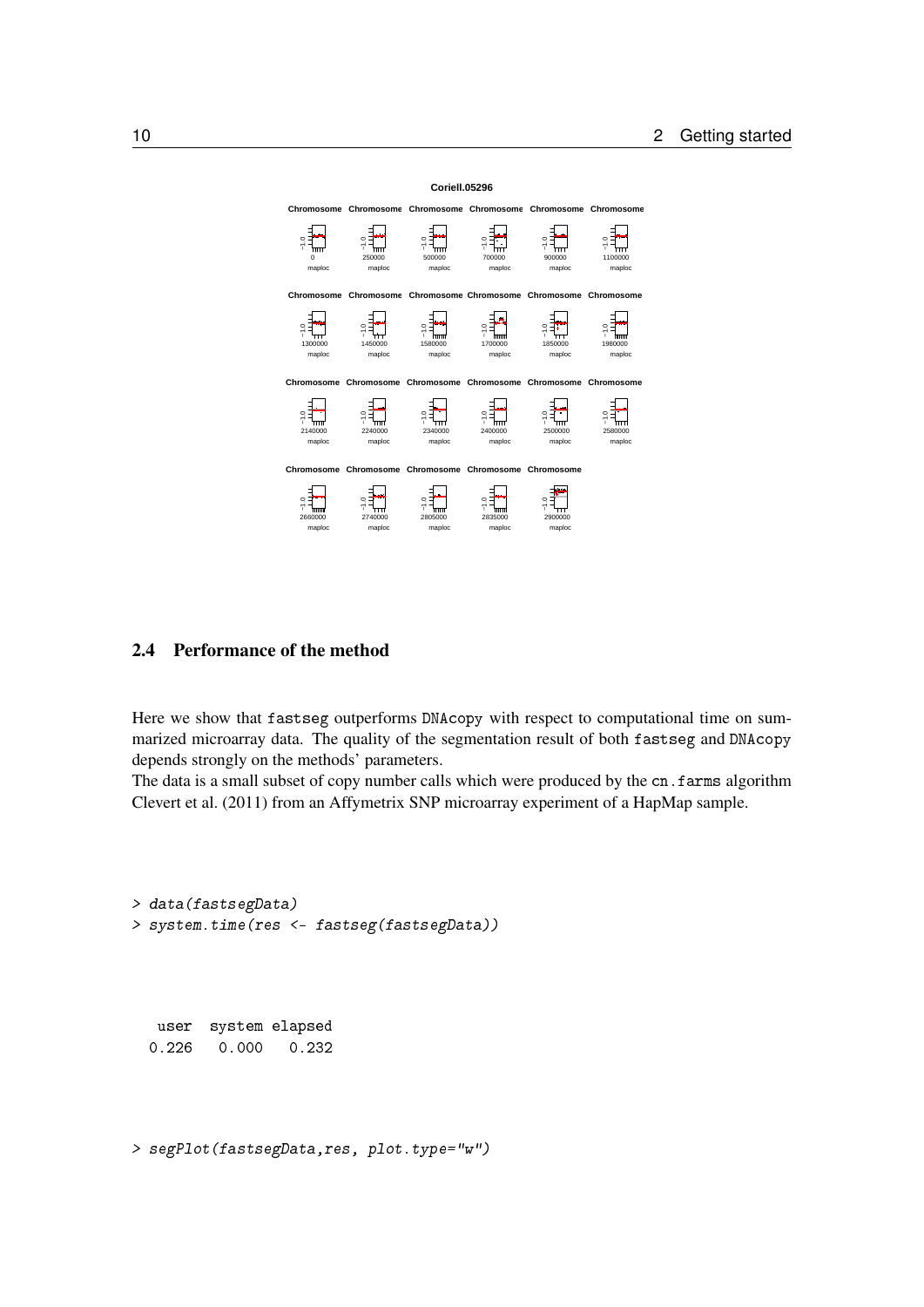

> library(DNAcopy) > cna <- DNAcopy::CNA(fastsegData,chrom="chr1",maploc=1:length(fastsegData)) > system.time(res2 <- DNAcopy::segment(cna)) Analyzing: Sample.1 user system elapsed

```
4.559 0.020 5.851
```

```
> plot(res2, plot.type="w", xmaploc=TRUE)
```